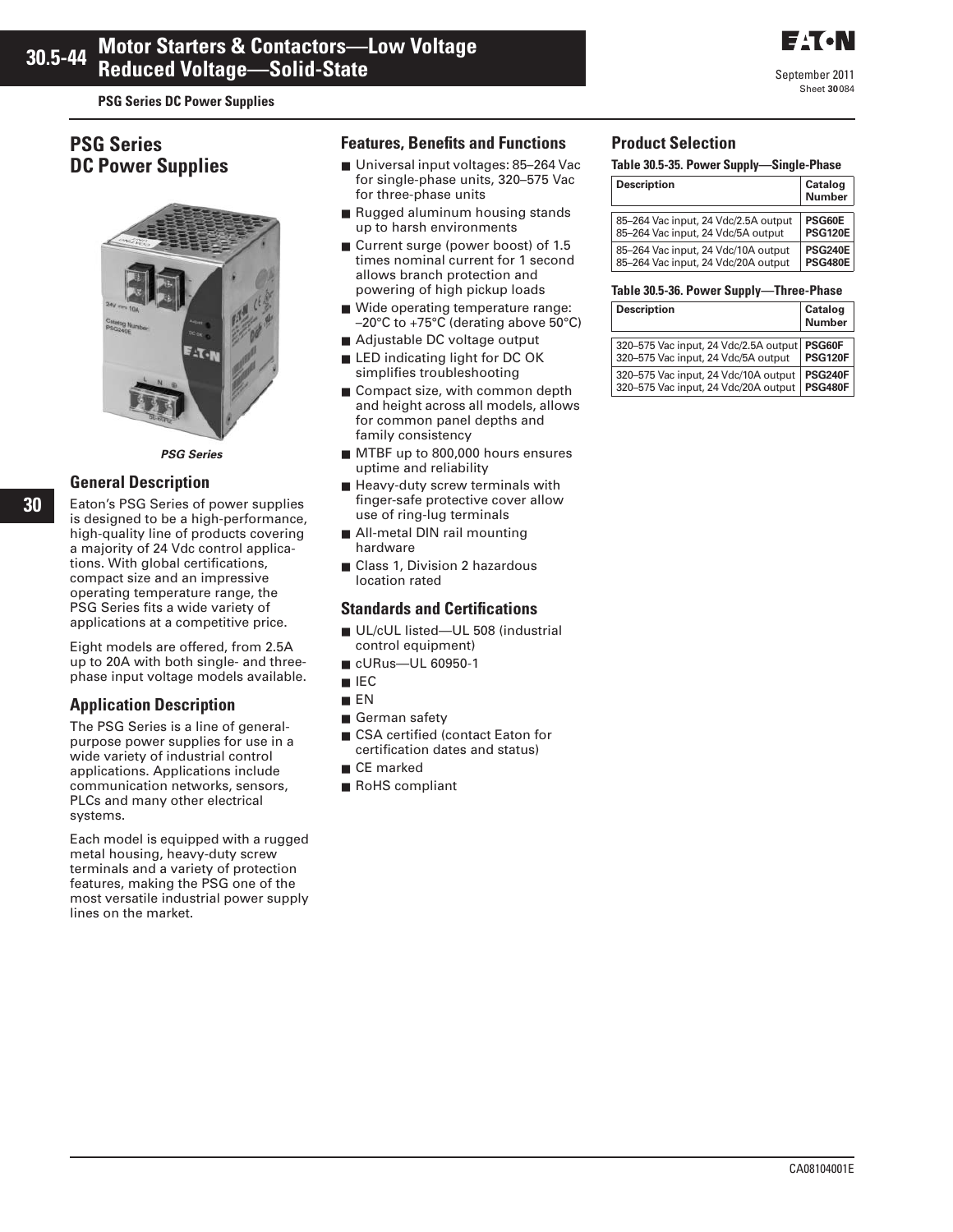September 2011 Sheet **30**

# **Motor Starters & Contactors—Low Voltage Reduced Voltage—Solid-State**

**PSG Series DC Power Supplies** 

# **Technical Data and Specifications**

#### **Table 30.5-37. PSG Series DC Power Supplies**

| Capacity                                                 | PSG60E<br>60W                                      | <b>PSG120E</b><br><b>120W</b>                      | <b>PSG240E</b><br>240W                             | <b>PSG480E</b><br>480W                             | PSG60F<br>60W                                           | <b>PSG120F</b><br><b>120W</b>                           | <b>PSG240F</b><br><b>240W</b>                           | <b>PSG480F</b><br>480W                                  |  |
|----------------------------------------------------------|----------------------------------------------------|----------------------------------------------------|----------------------------------------------------|----------------------------------------------------|---------------------------------------------------------|---------------------------------------------------------|---------------------------------------------------------|---------------------------------------------------------|--|
| Input                                                    |                                                    |                                                    |                                                    |                                                    |                                                         |                                                         |                                                         |                                                         |  |
| Nominal voltage                                          | 100-240 Vac                                        | 100-240 Vac                                        | 100-240 Vac                                        | 100-240 Vac                                        | $3 \times 400 - 500$<br>Vac                             | $3 \times 400 - 500$<br>Vac                             | $3 \times 400 - 500$<br>Vac                             | $3 \times 400 - 500$<br>Vac                             |  |
| Voltage range                                            | $\circled{2}$                                      | $\circled{2}$                                      | $^{\circ}$                                         | $\circled{2}$                                      | ⊚                                                       | $\circled{3}$                                           | $\circled{3}$                                           | $\circled{3}$                                           |  |
| Frequency                                                | 47-63 Hz<br>(0 Hz at DC<br>input)                  | 47-63 Hz<br>(0 Hz at DC<br>input)                  | 47-63 Hz<br>(0 Hz at DC<br>input)                  | 47-63 Hz<br>(0 Hz at DC<br>input)                  | 47-63 Hz<br>(0 Hz at DC<br>input)                       | 47-63 Hz<br>(0 Hz at DC<br>input)                       | 47-63 Hz<br>(0 Hz at DC<br>input)                       | 47-63 Hz<br>(0 Hz at DC<br>input)                       |  |
| Nominal current <sup>1</sup>                             | 1.1A                                               | 1.4A                                               | 2.9A                                               | 5.7A                                               | 0.3A                                                    | 0.5A                                                    | 0.8A                                                    | 1.6A                                                    |  |
| Inrush current<br>limitation $\mathbb O$                 | 30A                                                | <80A                                               | N/A                                                | N/A                                                | $30A$                                                   | $30A$                                                   | $<$ 40A                                                 | $50A$                                                   |  |
| Mains buffering at<br>nominal load (typ.) $\odot$        | $>20$ ms                                           | $>35$ ms                                           | $>20$ ms                                           | $>20$ ms                                           | $>30$ ms                                                | $>35$ ms                                                | $>35$ ms                                                | $>20$ ms                                                |  |
| Turn-on time                                             | $<$ 2.5 sec                                        | $<$ 1 sec                                          | $<$ 1 sec                                          | $<$ 1 sec                                          | $<$ 2 sec                                               | $<$ 1 sec                                               | $<$ 1 sec                                               | $<$ 1 sec                                               |  |
| Internal fuse                                            | T3.15 AH/250V                                      | T3.15 AH/250V                                      | T6.3AH/250V                                        | F10H/250V                                          | 3.15AH/500V                                             | 3.15AH/500V                                             | 3.15AH/500V                                             | 3.15AH/500V                                             |  |
| <b>External fusing</b>                                   | 6A, 10A or 16A                                     | 6A, 10A or 16A                                     | 10A or 16A                                         | 10A or 16A                                         | $3x$ circuit<br>breakers 6A,<br>10A or 16A              | 3 x circuit<br>breakers 6A,<br>10A or 16A               | 3 x circuit<br>breakers 6A,<br>10A or 16A               | 3 x circuit<br>breakers 6A,<br>10A or 16A               |  |
| Leakage current                                          | $<$ 1 mA                                           | <1 mA                                              | $<$ 3.5 $mA$                                       | $< 1$ mA                                           | $<$ 3.5 $mA$                                            | $<$ 3.5 $mA$                                            | $<$ 3.5 $mA$                                            | $<$ 3.5 $mA$                                            |  |
| <b>Output</b>                                            |                                                    |                                                    |                                                    |                                                    |                                                         |                                                         |                                                         |                                                         |  |
| Nominal output<br>voltage                                | 24 Vdc $\pm$ 2%                                    | $24$ Vdc $\pm$ 2%                                  | 24 Vdc $\pm$ 2%                                    | 24 Vdc $\pm$ 2%                                    | 24 Vdc $\pm$ 2%                                         | 24 Vdc $\pm$ 2%                                         | 24 Vdc $\pm$ 2%                                         | 24 Vdc $\pm$ 2%                                         |  |
| Adjustment range                                         | 22-28 Vdc                                          | 22-28 Vdc                                          | 22-28 Vdc                                          | 22-28 Vdc                                          | 22-28 Vdc                                               | 22-28 Vdc                                               | 22-28 Vdc                                               | 22-28 Vdc                                               |  |
| Nominal current                                          | 2.5A                                               | 5A                                                 | 10A                                                | 20A                                                | 2.5A                                                    | 5A                                                      | 10A                                                     | 20A                                                     |  |
| Startup with<br>capacitive loads                         | Max. 8000 µF                                       | Max. 10,000 µF                                     | Max. 10,000 µF                                     | Max. 10,000 µF                                     | Max. 10,000 µF                                          | Max. 10,000 µF                                          | Max. 10,000 µF                                          | Max. 10,000 µF                                          |  |
| Max. power<br>dissipation idling<br>nominal load approx. | 10W                                                | 22.5W                                              | 42.5W                                              | 72W                                                | 9W                                                      | <b>18W</b>                                              | 36W                                                     | 72W                                                     |  |
| Efficiency (at 400 Vac<br>and nominal values)            | >85% typ                                           | >84% typ                                           | >84% typ                                           | >86% typ                                           | $>86\%$ at 3 x<br>400 Vac:<br>$>85\%$ at 3 x<br>500 Vac | $>86\%$ at 3 x<br>400 Vac:<br>$>85\%$ at 3 x<br>500 Vac | $>86\%$ at 3 x<br>400 Vac:<br>$>85\%$ at 3 x<br>500 Vac | $>86\%$ at 3 x<br>400 Vac:<br>$>85\%$ at 3 x<br>500 Vac |  |
| Current surge<br>(at 24 Vdc)                             | 3.75A                                              | 7.5A                                               | <b>15A</b>                                         | 30A                                                | 3.75A                                                   | 7.5A                                                    | 15A                                                     | 30A                                                     |  |
| Current surge time/<br>cycle                             | 1 sec. (at 10-<br>sec. intervals)                  | 1 sec. (at 10-<br>sec. intervals)                  | 1 sec. (at 10-<br>sec. intervals)                  | 1 sec. (at 10-<br>sec. intervals)                  | 1 sec. (at 10-<br>sec. intervals)                       | 1 sec. (at 10-<br>sec. intervals)                       | 1 sec. (at 10-<br>sec. intervals)                       | 1 sec. (at 10-<br>sec. intervals)                       |  |
| Residual ripple/peak<br>switching (20 MHz)               | $< 50$ mV/<br>$<$ 240 $mVpp$                       | $<$ 50 mV/<br>$<$ 240 $mVpp$                       | $<$ 50 mV/<br>$<$ 240 $mVpp$                       | $< 50$ mV/<br>$<$ 240 $mVpp$                       | $< 50$ mV/<br>$<$ 240 $mVpp$                            | $<$ 50 mV/<br>$<$ 240 $mVpp$                            | $<$ 50 mV/<br>$<$ 240 $mVpp$                            | $< 50$ mV/<br>$<$ 240 $mVpp$                            |  |
| Parallel operation                                       | With O-ring<br>Diode                               | With O-ring<br>Diode                               | With O-ring<br>Diode                               | With O-ring<br>Diode                               | With O-ring<br>Diode                                    | With O-ring<br>Diode                                    | With O-ring<br>Diode                                    | With O-ring<br>Diode                                    |  |
| <b>Galvanic Isolation</b>                                |                                                    |                                                    |                                                    |                                                    |                                                         |                                                         |                                                         |                                                         |  |
| Input/output                                             | 4 kVAC (type<br>test)/3 kVAC<br>(routine test)     | 4 kVAC (type<br>test)/3 kVAC<br>(routine test)     | 4 kVAC (type<br>test)/3 kVAC<br>(routine test)     | 4 kVAC (type<br>test)/3 kVAC<br>(routine test)     | 4 kVAC (type<br>test)/3 kVAC<br>(routine test)          | 4 kVAC (type<br>test)/3 kVAC<br>(routine test)          | 4 kVAC (type<br>test)/3 kVAC<br>(routine test)          | 4 kVAC (type<br>test)/3 kVAC<br>(routine test)          |  |
| Input/ground                                             | 1.5 kVAC (type<br>test)/1.5 kVAC<br>(routine test) | 1.5 kVAC (type<br>test)/1.5 kVAC<br>(routine test) | 1.5 kVAC (type<br>test)/1.5 kVAC<br>(routine test) | 1.5 kVAC (type<br>test)/1.5 kVAC<br>(routine test) | 1.5 kVAC (type<br>test)/1.5 kVAC<br>(routine test)      | 1.5 kVAC (type<br>test)/1.5 kVAC<br>(routine test)      | 1.5 kVAC (type<br>test)/1.5 kVAC<br>(routine test)      | 1.5 kVAC (type<br>test)/1.5 kVAC<br>(routine test)      |  |
| Output/ground                                            | 1.5 kVAC (type<br>test)/500 Vac                    | 1.5 kVAC (type<br>test)/500 Vac                    | 1.5 kVAC (type<br>test)/500 Vac                    | 1.5 kVAC (type<br>test)/500 Vac                    | 1.5 kVAC (type<br>test)/500 Vac                         | 1.5 kVAC (type<br>test)/500 Vac                         | 1.5 kVAC (type<br>test)/500 Vac                         | 1.5 kVAC (type<br>test)/500 Vac                         |  |

 $\overline{\textcircled{\tiny{1}}}$  Ratings for single-phase models are at 115 Vac; three-phase models are at 400 Vac.

test)/500 Vac (routine test)

test)/500 Vac (routine test)

test)/500 Vac (routine test)

test)/500 Vac (routine test)

test)/500 Vac (routine test)

test)/500 Vac (routine test)

test)/500 Vac (routine test)

- 85–264 Vac (DC input range 120–375 Vdc).

(routine test)

320–575 Vac (DC input range 450–800 Vdc).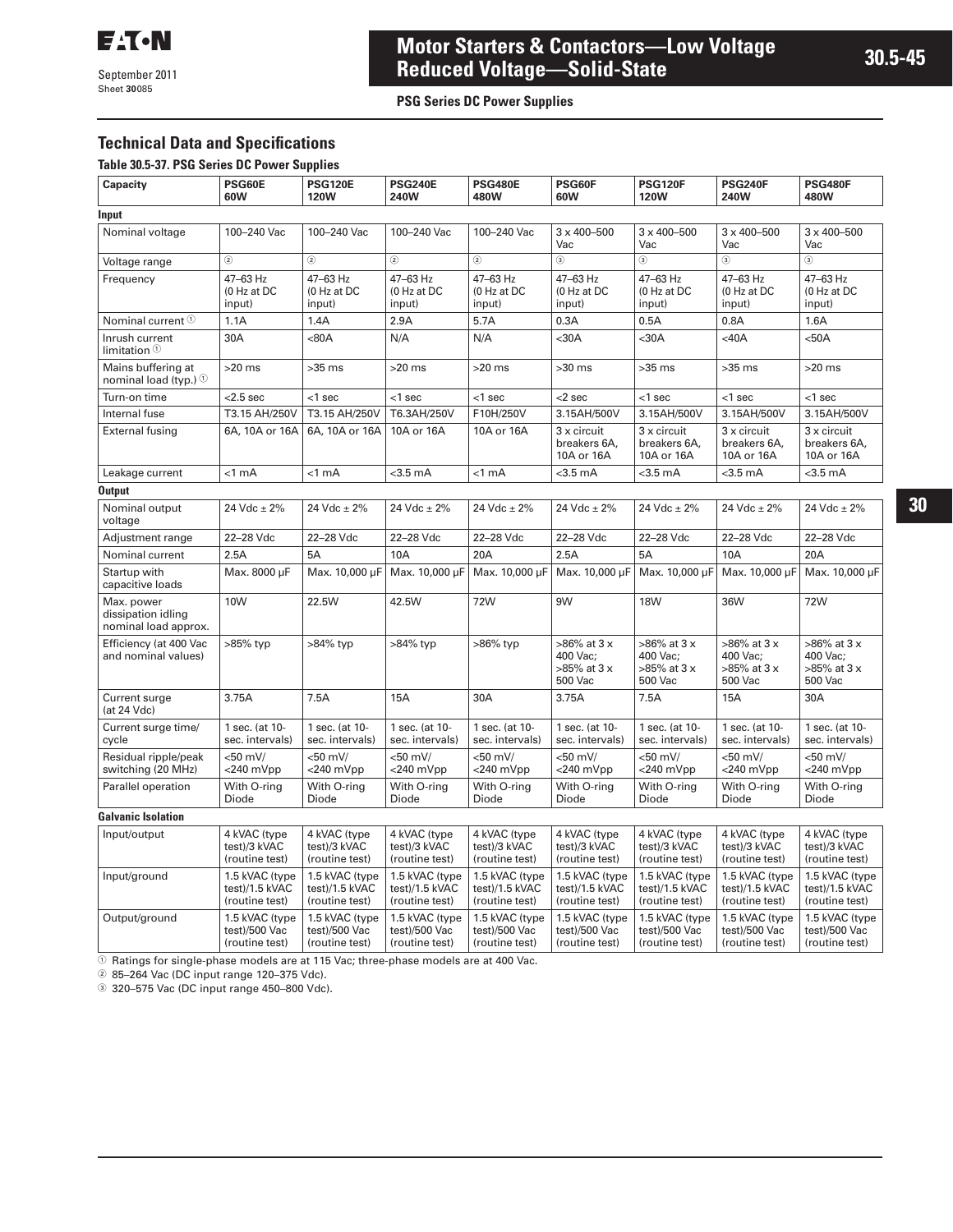#### **Table 30.5-37. PSG Series DC Power Supplies (Continued)**

| Capacity                                           | PSG60E<br>60W                                   | <b>PSG120E</b><br><b>120W</b>                   | <b>PSG240E</b><br>240W                          | <b>PSG480E</b><br>480W                                                | PSG60F<br>60W                                                         | <b>PSG120F</b><br><b>120W</b>                   | <b>PSG240F</b><br>240W                                              | <b>PSG480F</b><br>480W                          |
|----------------------------------------------------|-------------------------------------------------|-------------------------------------------------|-------------------------------------------------|-----------------------------------------------------------------------|-----------------------------------------------------------------------|-------------------------------------------------|---------------------------------------------------------------------|-------------------------------------------------|
| <b>General/Physical Data</b>                       |                                                 |                                                 |                                                 |                                                                       |                                                                       |                                                 |                                                                     |                                                 |
| Housing material                                   | Aluminum<br>(AI5052)                            | Aluminum<br>(AI5052)                            | Aluminum<br>(AI5052)                            | Aluminum<br>(AI5052)                                                  | Aluminum<br>(AI5052)                                                  | Aluminum<br>(AI5052)                            | Aluminum<br>(AI5052)                                                | Aluminum<br>(AI5052)                            |
| Signals                                            | Green LED for<br>DC OK                          | Green LED for<br>DC OK                          | Green LED for<br>DC OK                          | Green LED for<br>DC OK                                                | Green LED for<br>DC OK                                                | Green LED for<br>DC OK                          | Green LED for<br>DC OK                                              | Green LED for<br>DC OK                          |
| <b>MTBF</b>                                        | >800,000 hrs                                    | >800,000 hrs                                    | >300,000 hrs                                    | >300,000 hrs                                                          | >500,000 hrs                                                          | >500,000 hrs                                    | >300,000 hrs                                                        | >300,000 hrs                                    |
| Dimensions (L)                                     | $121 \text{ mm}$                                | 121 mm                                          | $121 \text{ mm}$                                | 121 mm                                                                | 121 mm                                                                | $121 \text{ mm}$                                | $121 \text{ mm}$                                                    | $121 \text{ mm}$                                |
| Dimensions (W)                                     | 32 mm                                           | 50 mm                                           | 85 mm                                           | 160 mm                                                                | 70 mm                                                                 | 70 mm                                           | 85 mm                                                               | 160 mm                                          |
| Dimensions (H)                                     | 120 mm                                          | 115 mm                                          | 118.5 mm                                        | 115 mm                                                                | 118.5 mm                                                              | 118.5 mm                                        | 120.5 mm                                                            | 115 mm                                          |
| Weight (kg)                                        | 0.37                                            | 0.54                                            | 1.04                                            | 1.8                                                                   | 0.56                                                                  | 0.72                                            | 0.77                                                                | 1.71                                            |
| Operating temperature                              | $-20^{\circ}$ C to<br>+75°C (>50°C<br>derating) | $-20^{\circ}$ C to<br>+75°C (>50°C<br>derating) | $-20^{\circ}$ C to<br>+75°C (>50°C<br>derating) | $-20^{\circ}$ C to<br>+75 $^{\circ}$ C (>50 $^{\circ}$ C<br>derating) | $-20^{\circ}$ C to<br>+75 $^{\circ}$ C (>50 $^{\circ}$ C<br>derating) | $-20^{\circ}$ C to<br>+75°C (>50°C<br>derating) | $-20^{\circ}$ C to<br>+75 $\degree$ C (>50 $\degree$ C<br>derating) | $-20^{\circ}$ C to<br>+75°C (>50°C<br>derating) |
| Storage temperature                                | $-25^{\circ}$ C to<br>$+85^{\circ}$ C           | $-25^{\circ}$ C to<br>$+85^{\circ}$ C           | $-25^{\circ}$ C to<br>$+85^{\circ}$ C           | $-25^{\circ}$ C to<br>$+85^{\circ}$ C                                 | $-25^{\circ}$ C to<br>$+85^{\circ}$ C                                 | $-25^{\circ}$ C to<br>$+85^{\circ}$ C           | $-25^{\circ}$ C to<br>$+85^{\circ}$ C                               | $-25^{\circ}$ C to<br>$+85^{\circ}$ C           |
| Operating humidity                                 | <95% RH, non-<br>condensing                     | <95% RH, non-<br>condensing                     | <95% RH, non-<br>condensing                     | <95% RH, non-<br>condensing                                           | <95% RH, non-<br>condensing                                           | <95% RH, non-<br>condensing                     | <95% RH, non-<br>condensing                                         | <95% RH, non-<br>condensing                     |
| Vibration (operating)                              | (1)                                             | $\left( \widehat{n} \right)$                    | $\left( \widehat{n} \right)$                    | (1)                                                                   | $\circled{1}$                                                         | (1)                                             | (1)                                                                 | $\bigcirc$                                      |
| Pollution degree                                   | $\overline{2}$                                  | $\overline{2}$                                  | $\overline{2}$                                  | $\overline{2}$                                                        | $\overline{2}$                                                        | $\overline{2}$                                  | $\overline{2}$                                                      | $\overline{2}$                                  |
| Climatic class                                     | 3K3 according<br>to EN 60721                    | 3K3 according<br>to EN 60721                    | 3K3 according<br>to EN 60721                    | 3K3 according<br>to EN 60721                                          | 3K3 according<br>to EN 60721                                          | 3K3 according<br>to EN 60721                    | 3K3 according<br>to EN 60721                                        | 3K3 according<br>to EN 60721                    |
| <b>Safety and Protection</b>                       |                                                 |                                                 |                                                 |                                                                       |                                                                       |                                                 |                                                                     |                                                 |
| Transient surge voltage                            | Varistor                                        | Varistor                                        | Varistor                                        | Varistor                                                              | Varistor                                                              | Varistor                                        | Varistor                                                            | Varistor                                        |
| Surge voltage protection<br>against internal surge | Yes                                             | Yes                                             | Yes                                             | Yes                                                                   | Yes                                                                   | Yes                                             | Yes                                                                 | Yes                                             |
| Safety class                                       | Clace I                                         | Clace I                                         | Clace I                                         | Class <sub>1</sub>                                                    | Clace I                                                               | Class <sub>1</sub>                              | Clace I                                                             | Clace I                                         |

| Shock                                              |                                      |                                      |                                      |                                      | c                                    | رعی                                  |                                      |                                      |
|----------------------------------------------------|--------------------------------------|--------------------------------------|--------------------------------------|--------------------------------------|--------------------------------------|--------------------------------------|--------------------------------------|--------------------------------------|
| Safety class                                       | Class I<br>with ground<br>connection | Class I<br>with ground<br>connection | Class I<br>with ground<br>connection | Class I<br>with ground<br>connection | Class I<br>with around<br>connection | Class I<br>with around<br>connection | Class I<br>with ground<br>connection | Class i<br>with ground<br>connection |
| Surge voltage protection<br>against internal surge | Yes                                  | Yes                                  | Yes                                  | Yes                                  | Yes                                  | Yes                                  | Yes                                  | Yes                                  |

 $\overline{0}$  10 to 150 Hz, 0.35 mm acc. 50 m/s/s, single amplitude (5G max.) for 90 min. in each X, Y, Z direction, in acc. with IEC 68-2-6.

- 30G (300 m/s/s) in all directions according to IEC 68-2-27.

## **Power Derating Curves**



**Figure 30.5-21. Vertical Mounting Position PSG60E**



**Figure 30.5-22. Vertical Mounting Position PSG60F, PSG120E, PSG120F, PSG480E, PSG480F**



**Figure 30.5-23. Vertical Mounting Position PSG240E, PSG240F**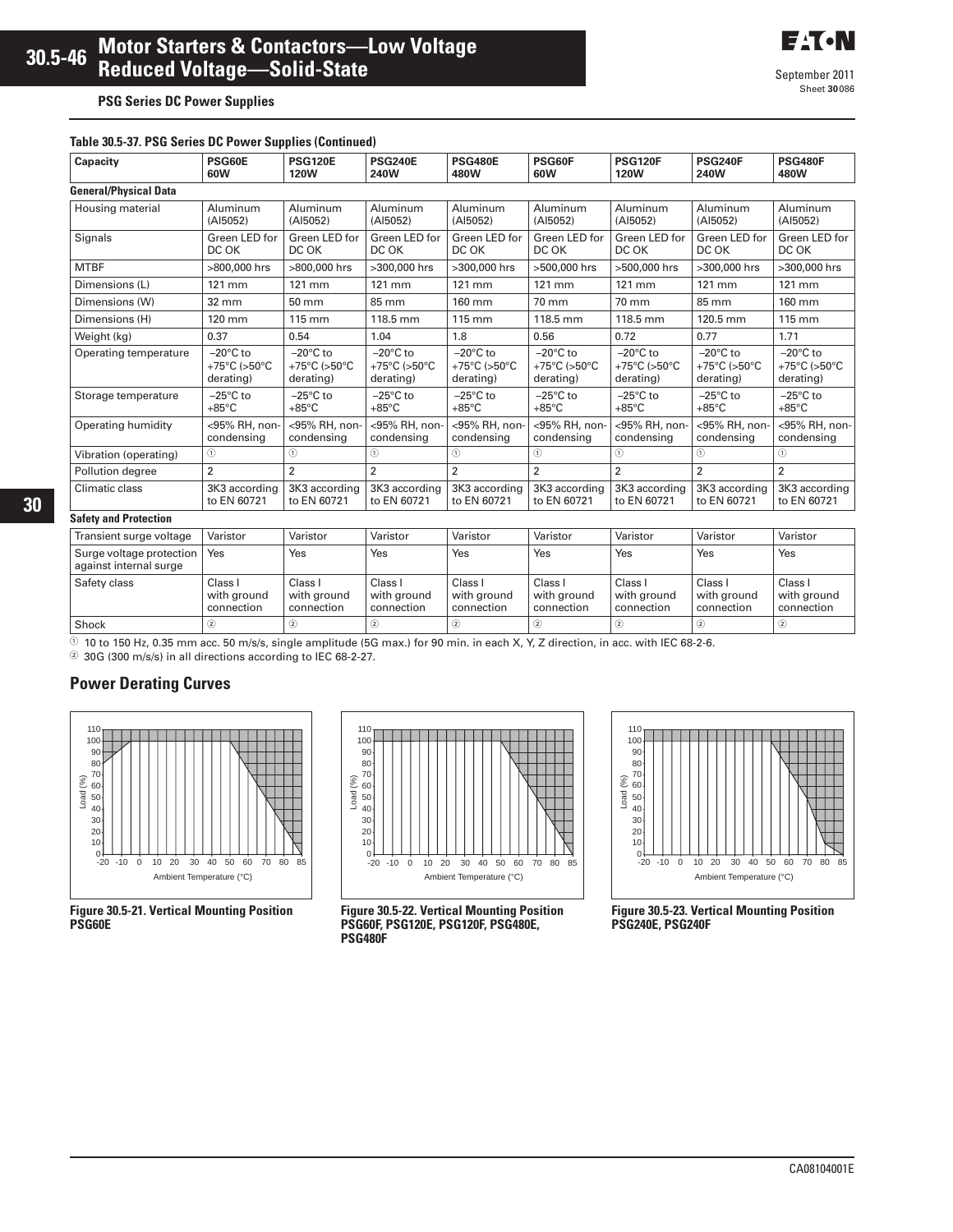

September 2011 Sheet **30**

# **Motor Starters & Contactors—Low Voltage Reduced Voltage—Solid-State**

**PSG Series DC Power Supplies** 

## **Dimensions—Approximate Dimensions in mm**

**Note:** Dimensions are for reference only.



#### **Figure 30.5-24. PSG60E**



#### **Figure 30.5-25. PSG60F**



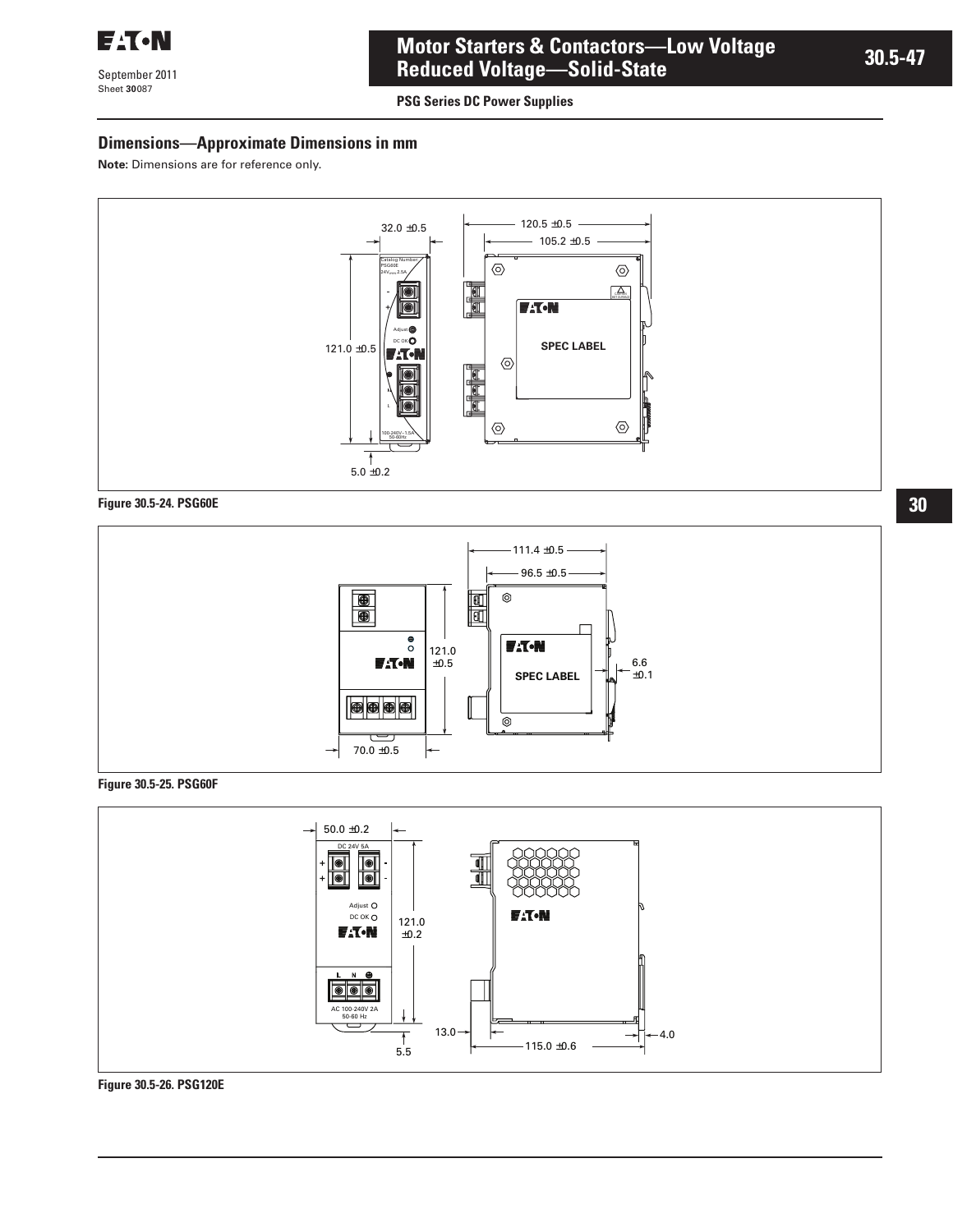**PSG Series DC Power Supplies** 

# **Dimensions—Approximate Dimensions in mm (Continued)**

**Note:** Dimensions are for reference only.



# **Figure 30.5-27. PSG120F**



**Figure 30.5-28. PSG240E**



**Figure 30.5-29. PSG240F**